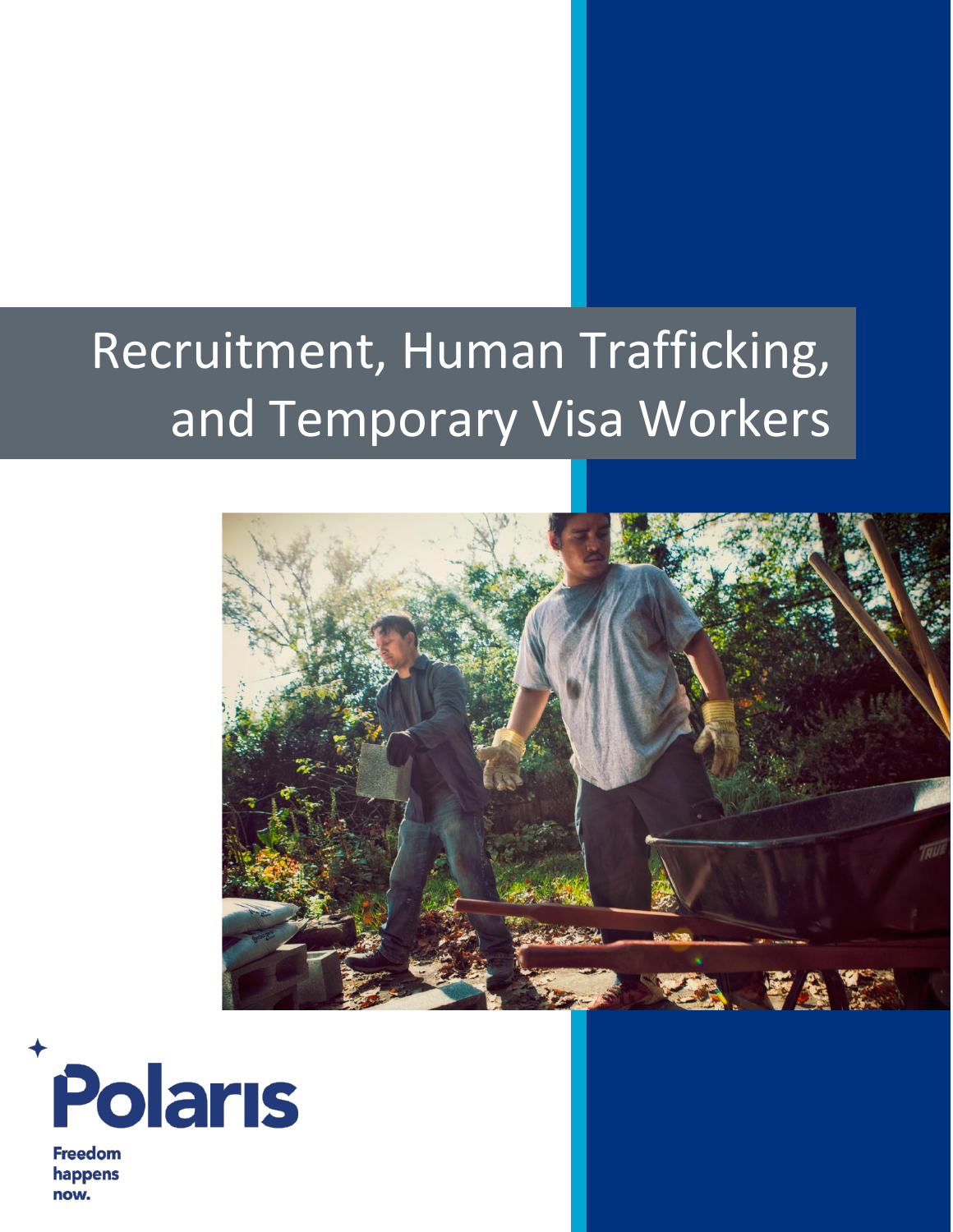

Human trafficking, and specifically labor trafficking, is the recruitment, harboring, transportation, provision, or obtaining of a **person for labor or services** through the **use of force, fraud, or coercion** for the purpose of subjection to involuntary servitude, peonage, debt bondage, or slavery.<sup>1</sup> Labor trafficking occurs in roughly two steps: recruitment and ongoing control during employment. For temporary visa workers, such as those holding H-2A or H-2B visas, the recruitment phase occurs in their home countries and may involve fraud and coercion. Here's how it works:

# UNDERSTANDING TEMPORARY VISA WORKER RECRUITMENT

- A U.S. employer applies to the U.S. government for the right to hire temporary visa workers to fill jobs that the employer claims cannot be filled by workers locally.
- The government certifies that the employer has met the criteria. With certification in hand, the employer is then allocated a certain number of visas to be granted to workers from outside the U.S.
- The employer then can either a) go overseas and find workers themselves or b) hire labor recruiters to locate workers who are interested in applying for the jobs/visas – the latter being far more common. These recruiters can be based overseas or in the United States.
- Recruitment agencies then often **subcontract** to other agencies or individuals with more direct contacts in communities of origin where workers live.
- There is little oversight of this multilayered recruitment process. During the recruitment process, workers often do not know who is technically responsible for their employment and well-being.
- Recruiters are usually financially incentivized to recruit as many workers as possible and there is little oversight into how much they tell workers about the jobs and if the information they give is accurate.
- Contracts may not be given to workers at all, may be shown in a language the worker is not fluent in, may be inaccurate or misleading, and may be different from the contract the worker receives once they are in the United States.
	- o When workers are lied to about the job, such as being promised one rate and then receiving another, this is fraud and can indicate human trafficking.
	- o According to the Code of Federal Regulations§ 655.122 (q) *The employer must provide to an H-2A worker no later than the time at which the worker applies for the visa, or to a worker in corresponding employment no later than on the day work commences, a copy of the work contract between the employer and the worker in a language understood by the worker as necessary or reasonable*.
- It is illegal in both the United States and Mexico for potential H-2A workers to be charged for any part of the recruitment process including transportation, visa processing fees, and other expenses. Nonetheless, this law is routinely broken by recruiters at various stages in the process.
	- The result of these illegal fees which can total thousands of dollars is that workers often borrow money to cover the costs of getting these coveted jobs.
- This debt makes them more dependent than they would otherwise be on the money they are planning to earn in the United States.
	- $\circ$  Many employers and recruiters know that workers are in debt once they arrive in the United States. This knowledge can be used as coercion to keep workers in exploitative and abusive situations which leads to human trafficking.

 $\overline{a}$ 

<sup>1</sup> Trafficking Victims Protection Act of 2000, 22 U.S. Code § 7102 (2020)[: https://www.law.cornell.edu/uscode/text/22/7102.](https://www.law.cornell.edu/uscode/text/22/7102)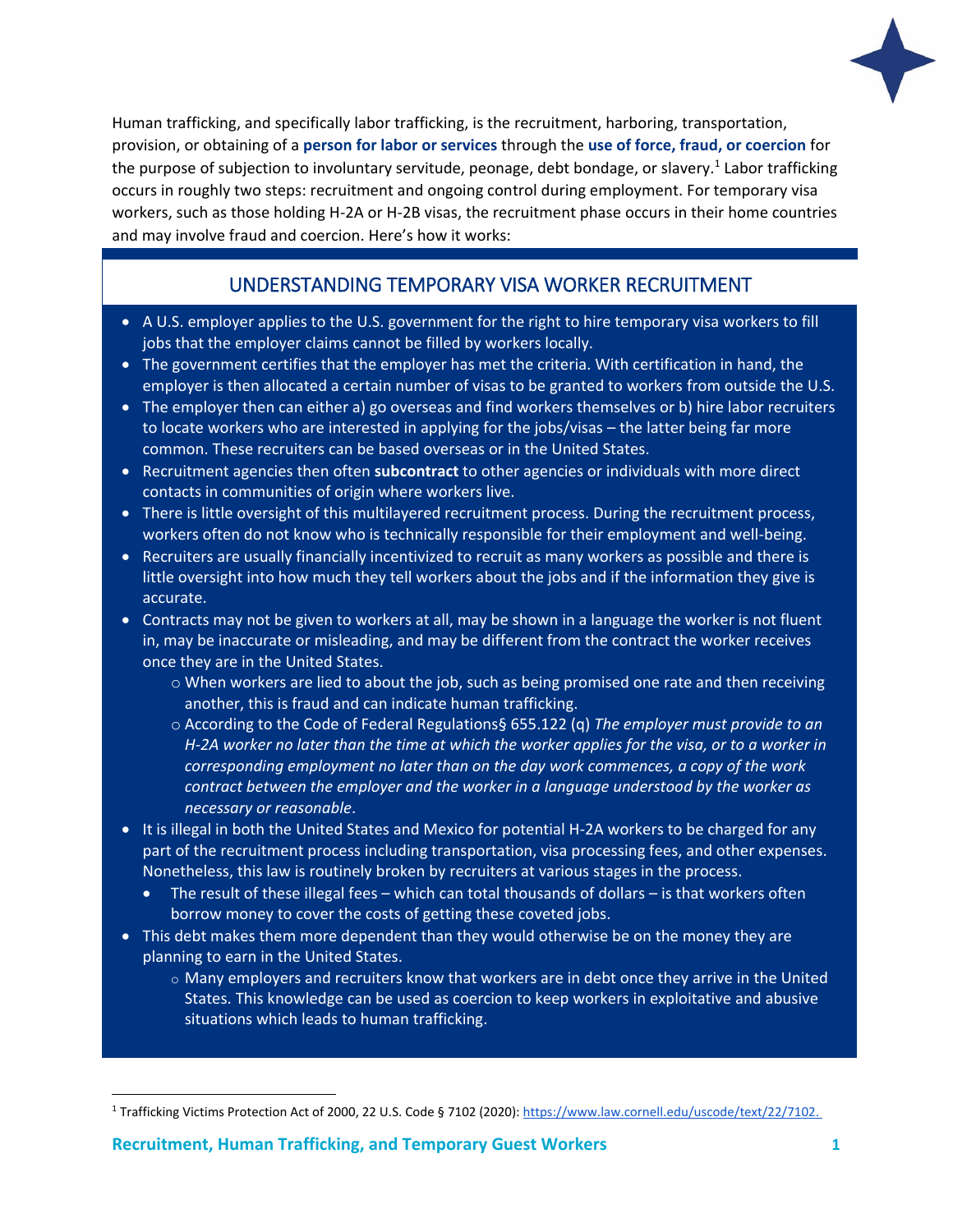

The purpose of this brief is to examine the roles recruitment practices, regulations, and enforcement play in the experiences of trafficking victims who are in the United States on temporary worker visas. Data from the U.S. National Human Trafficking Hotline<sup>2</sup> (Trafficking Hotline) identified 4,816<sup>3</sup> likely victims from January 1, 2015 -December 31, 2020<sup>4</sup> who were in the United States and working under any of the visa categories listed on the right at the time of their abuse. For the purposes of this brief, Polaris analyzed data pertaining to victims of labor trafficking, as well as victims of labor trafficking whose situations also contained elements of sex trafficking. Of the 4,816 likely victims with temporary worker visas identified by the Trafficking Hotline during this period, 90 percent (N = 4,333) shared information about how they were

#### **Chart: Descriptions of Visa Type**

| <b>Visa Types</b> | <b>Description</b>             |
|-------------------|--------------------------------|
| $A-3/G-5$         | Personal attendants to         |
|                   | diplomats and employees of     |
|                   | international organizations    |
| B-1               | <b>Business visitors</b>       |
| F-1               | <b>Students</b>                |
| <b>H-1B</b>       | Specialty occupations, such as |
|                   | teachers and health care       |
|                   | workers                        |
| $H-2A$            | <b>Agricultural workers</b>    |
| <b>H-2B</b>       | Temporary non-agricultural     |
|                   | workers                        |
| $J-1$             | Participants of cultural and   |
|                   | educational exchange           |
|                   | programs                       |

recruited, including 848 or 20 percent of likely victims who reported being recruited by a foreign labor recruiter or contractor (the terms will be used interchangeably in this report). However, it is important to understand that workers don't always know who has recruited them – an employer, a foreign labor contractor, a subcontractor, or otherwise. Trafficking Hotline Advocates speaking to these victims found that many were unable to definitively answer whether or not their exploiter was their direct employer because of a general sense of confusion regarding the role of labor contractors and foreign labor recruiters. Therefore, while 20 percent (N = 848) of likely victims identified their recruiter as a foreign labor contractor, other likely victims may instead have described their foreign labor contractor as an employer, coworker, or friend to the Trafficking Hotline. Consequently, while only 848 likely victims with recruitment information explicitly state that they were recruited by a foreign labor contractor, the number is perhaps much higher.

## **Recruitment through Fraud and False Promises**

 $\overline{\phantom{a}}$ 

Recruitment may involve **fraud**, an indicator of human trafficking, when workers are lied to or deceived with false promises about what a job will pay, the hours they will work, the work they will do, the things they may have to pay for, and the conditions they will be working under. Unfortunately, there is little oversight into what recruiters tell workers to ensure they are not lying and deceiving workers.

**When examining just those temporary visa workers who were recruited by a labor recruiter or contractor (N=848), 50 percent of temporary visa workers recruited by a labor recruiter or contractor were recruited through false promises and fraud.**

 $2$  The National Human Trafficking Hotline is supported by the Administration for Children and Families (ACF) of the United States (U.S.) Department of Health and Human Services (HHS) as part of a financial assistance award totaling \$3.5 million with 71.87% percentage funded by ACF/HHS and \$1.37 million and 28.13% percentage funded by non-government source(s). The contents are those of the author(s) and do not necessarily represent the official views of, nor an endorsement, by ACF/HHS, or the U.S. Government. For more information, please visit the ACF website, Administrative and National Policy Requirements: [https://www.acf.hhs.gov/administrative-and-national-policy-requirements#chapter-8.](https://www.acf.hhs.gov/administrative-and-national-policy-requirements#chapter-8) This brief was developed using private funds, without the use of U.S. government funding.

<sup>&</sup>lt;sup>3</sup> Human trafficking is notoriously underreported, meaning that the individuals whose cases were reported likely represents only a very small fraction of the number of actual victims.

<sup>4</sup> The data is accurate as of April 23, 2021 but is subject to change as new information emerges or data cleanup occurs.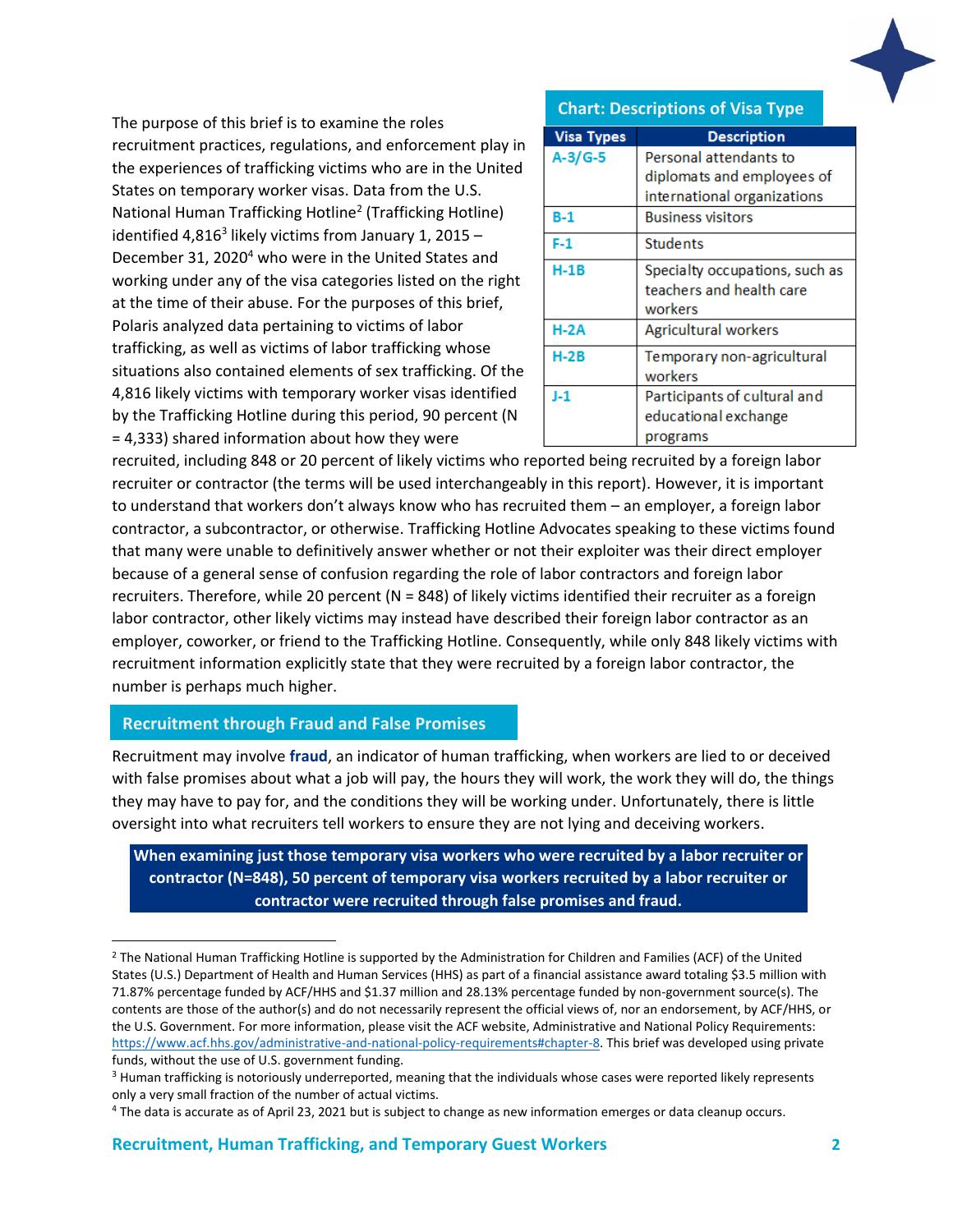#### **Recruitment Fees**

The use of recruitment fees for temporary visa workers applying for jobs in the United States is pervasive. Even though recruitment fees are prohibited in the United States and other countries, like Mexico, 5 the lack of oversight and enforcement regarding the charging of recruitment fees for most temporary visa workers continues.

Recruitment fees are charges levied for anything from the ability to attend a recruitment fair to fees associated with signing contracts or paying for transportation. A recent study by Centro de los Derechos del Migrante (CDM) found that 58 percent of the workers sampled reported paying recruitment fees and 47 percent had to take a loan out to pay for the recruitment fees and expenses.<sup>6</sup> On average, CDM found that workers paid \$590 USD in recruitment fees to come to the United States. This is consistent with victims who contacted the Trafficking Hotline who reported having to pay recruitment fees, typically ranging from \$1,000 to \$9,000 USD.

Having paid substantial fees – and often having gone into debt to do so – leaves workers with little choice but to try to recoup their losses, regardless of the conditions in which they are working. The fear of subsequent retaliation in the form of blacklisting or threats of violence keeps many from reporting violations.

Some victims may not have to pay lump sums, but instead have deductions taken out of their paychecks on an ongoing basis, which were explained vaguely to the workers as covering expenses related to recruitment,

 $\overline{\phantom{a}}$ 

# Trapped by Debt

A family acquaintance told Rita\* about a recruiter looking to fill housekeeping jobs at hotels in the United States. The recruiter told Rita she had to pay certain fees to be eligible for consideration for the job, which required an H-2B visa, and kept tacking on more fees and costs during the process, including the cost of a plane ticket.

In total, Rita spent nearly \$10,000 USD on recruiter fees and transportation to come to the United States for the job. She was told she would be reimbursed for some of these expenditures. She was also promised that her housing and food would be paid for while she was employed at the hotel. None of those promises were kept.

At the end of the contract, Rita was in debt because of the money she borrowed to take the job in the first place. Because she had no other options and could not even afford to fly home, she was forced to pay additional money and take another job through the same agency.

She ended up working with law enforcement and calling the Trafficking Hotline, which was able to connect her with legal resources to work toward an immigration remedy.

*\*Name changed to protect victim's identity.*

visas, and transportation. Because of the **general confusion regarding the visa process**, many victims who reported to the Trafficking Hotline were not sure to whom they had paid recruitment fees or why they had been required. Victims mentioned paying fees to foreign labor recruiters, their employers, or their direct supervisors at their jobs. Some specified that they were told the fees were to cover the cost of obtaining a visa, while others described the fees more vaguely as necessary "to get the job," which may indicate a more informal and inconsistent system of exploitative practices used by some recruiters.

<sup>5</sup> Ley Federal Del Trabajo Nueva Ley Publicada En El Diario Oficial De La Federación El 1º De Abril De 1970." *Universidad Nacional Autónoma De México (UNAM)*, Estados Unidos Mexicanos,

www.juridicas.unam.mx/legislacion/ordenamiento/ley-federal-del-trabajo. See 20 C.F.R. § 655.135(j); 20 C.F.R. § 655.122(h); 8 C.F.R. § 214.2(h)).

<sup>6</sup> Recruitment Revealed: Fundamental Flaws in the H-2 Temporary Worker Program and Recommendations for Change. *Centro de los Derechos del Migrante, Inc*. Retrieved May 6, 2021 from [http://www.cdmigrante.org/wp](http://www.cdmigrante.org/wp-content/uploads/2018/02/Recruitment_Revealed.pdf)[content/uploads/2018/02/Recruitment\\_Revealed.pdf.](http://www.cdmigrante.org/wp-content/uploads/2018/02/Recruitment_Revealed.pdf)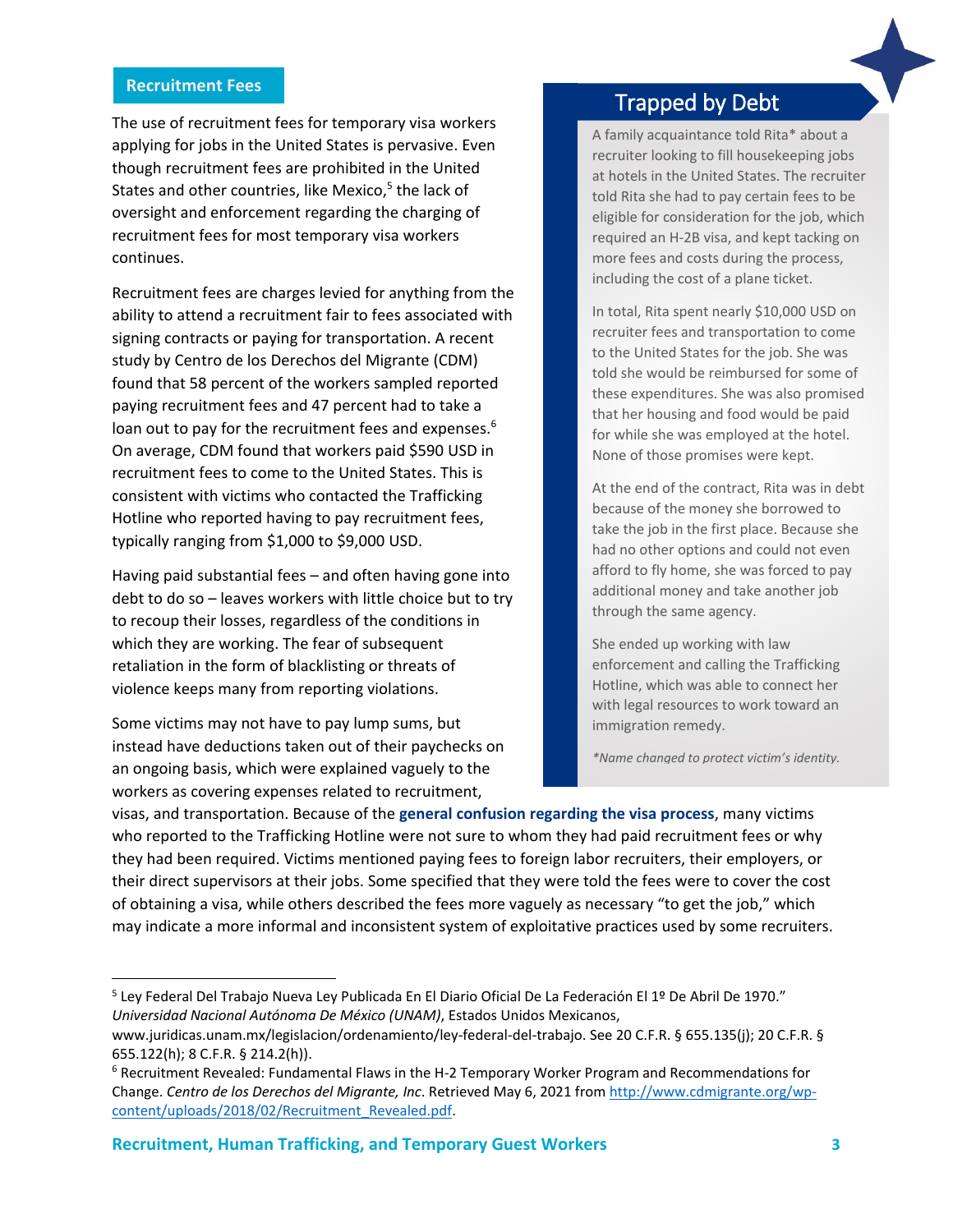

## Opportunity to Nightmare

Miguel\* was recruited in Mexico for a job to work on a farm in the United States. His recruiter, "Juan," would be his boss. He was told he would work for 40 hours a week and earn \$11 an hour. He was told his housing and food would be paid for so he could send the money he earned to his family.

When he started working on an H-2A visa, he was confused because now his contract was with "Maria" and he was unsure if she was the employer, owner of the farm, or another supervisor.

Instead of his initial promised pay and hours, he was earning about \$60 a week working 8 hours a day, as he was paid for each piece of food he picked. He was also having to pay for the motel where he was staying and food which was typically \$90 a week, which meant he was spending more than he earned. When food was provided, it was expired or contaminated, and he and others got sick. Miguel was threatened with deportation and blacklisting if he left the farm or kept complaining about wages or food.

When Miguel called the Trafficking Hotline, he was connected to services and able to report his situation to appropriate authorities.

*\*Name changed to protect the victim's identity.*

l

## **Contract Violations**

Workers are **required** to receive written disclosure of the terms and conditions of the job for which they are being hired at the time of recruitment.<sup>7</sup> This disclosure is required to occur in the worker's home country. Workers need these contracts to inform them of the work they are expected to perform so they can make an informed choice in taking the job. However, many recruiters do not show workers a contract at all. Even when they do have a contract, workers may be given misinformation about wages, schedules, associated fees, living conditions, and benefits. Without adequate and reliable information, workers are vulnerable to abuse and exploitation.

In CDM's "Recruitment Revealed" report, 52 percent of workers were not shown contracts with the responsibilities for the job for which they were being recruited.<sup>8</sup> Victims have reported to the Trafficking Hotline that they never received contracts, were given contracts in a language they could not read, or signed a contract but then were not given a copy of that contract to reference later. One study found that of all Mexican H-2A workers interviewed,

77 percent received a written work offer, but only 21 percent could understand what the contract said and 66 percent of workers felt pressured to sign a contract that was not in Spanish.<sup>9</sup>

Many of the victims who reported their abuse to the Trafficking Hotline had contracts with explicit stipulations that were later violated. Contract violations varied by visa type. For example, in many H-2A cases, victims reported their contracts for agricultural work explicitly stipulated an hourly wage. However, upon arrival at their job, victims later learned they would be paid on a piece-rate basis, making their earnings almost entirely dependent on weather and other agricultural conditions beyond their control. In cases involving J-1 visas, some victims' contracts specified they would be placed in positions where they could gain vocational experience, such as hospitality management, only to find themselves working in housekeeping at a hotel. Contract violations that spanned across visa categories included false promises of transportation between work and living sites as well as promises of reimbursement or provision of food, living expenses, travel to the United States, and the supply of uniforms or protective safety gear.

<sup>7</sup> 20 CFR § 655.122. Retrieved from [https://www.law.cornell.edu/cfr/text/20/655.122.](https://www.law.cornell.edu/cfr/text/20/655.122)

<sup>&</sup>lt;sup>8</sup> Recruitment Revealed: Fundamental Flaws in the H-2 Temporary Worker Program and Recommendations for Change. *Centro de los Derechos del Migrante, Inc*. Retrieved May 6, 2021 fro[m http://www.cdmigrante.org/wp](http://www.cdmigrante.org/wp-content/uploads/2018/02/Recruitment_Revealed.pdf)[content/uploads/2018/02/Recruitment\\_Revealed.pdf.](http://www.cdmigrante.org/wp-content/uploads/2018/02/Recruitment_Revealed.pdf)

<sup>9</sup> Centro Independiente de Trabajadores Agrícolas et al., *Jornaleros Mexicanos en EU Con Visa*: Los Modernos Olvidados 29 (2012), [www.globalworkers.org/our-work/publications/jornaleros-safe.](http://www.globalworkers.org/our-work/publications/jornaleros-safe)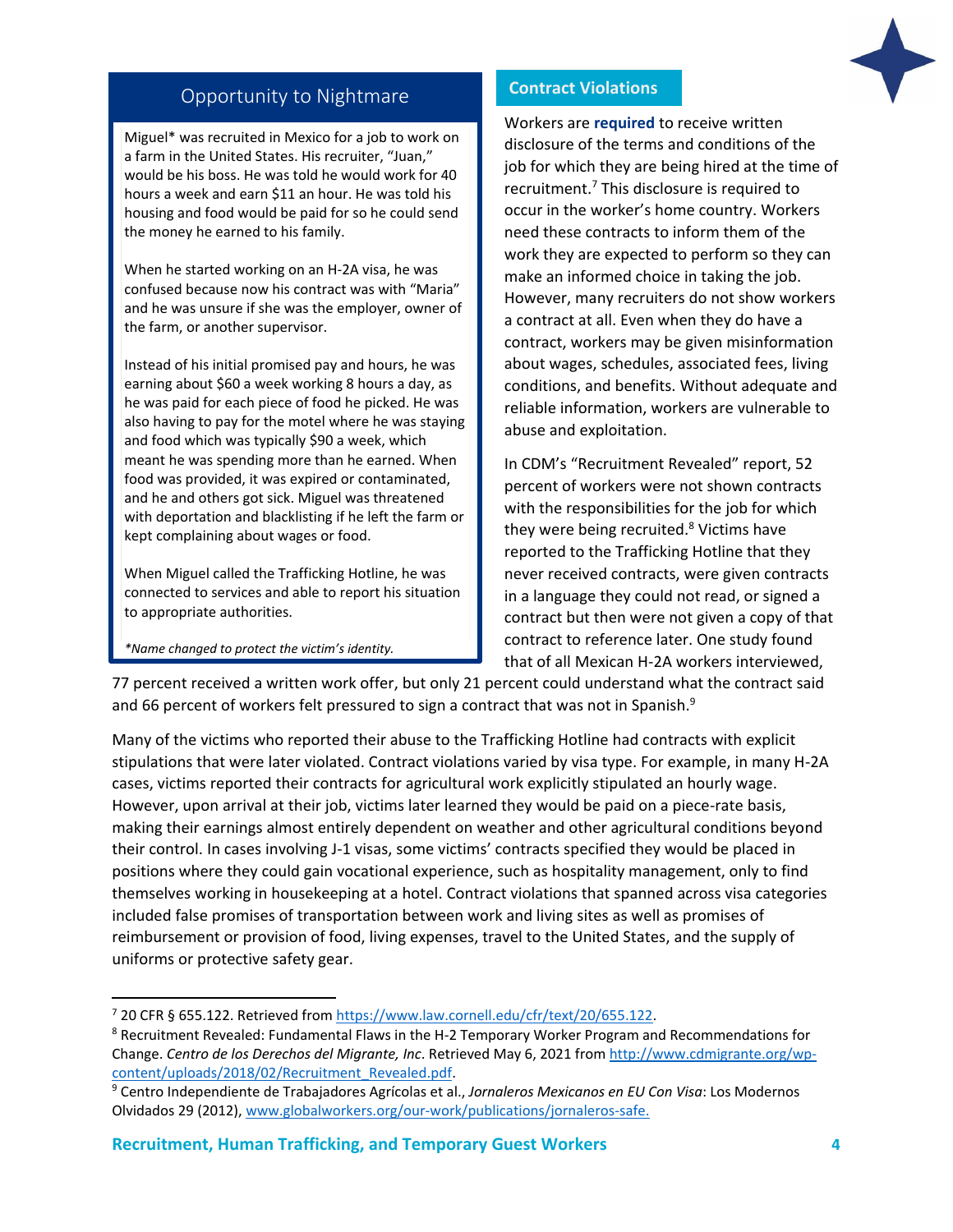

## **Methods of Control: Force, Fraud, and Coercion**

Recruitment fees and contract violations are connected to various types of force, fraud, and coercion that temporary visa workers experience and report to the Trafficking Hotline. When workers are recruited and are lied to about what job they will do, how much they will earn, and the working and living conditions to which they will be subject, this is a type of fraud or false promise and is an indicator of human trafficking. **For temporary visa workers who were recruited by a labor recruiter or contractor (N=848), 41 percent reported that misrepresentation of the job or fraud was used as a method of control.**

Real or perceived debt, often attributed to initial recruitment and transportation costs, is used as a way of controlling victims in a variety of industries. The use of quotas in agriculture is also common, where victims are mandated to produce or complete an often unattainable amount of work-related products or tasks, or face often serious repercussions. Recruitment fees typically ensure that workers will have a debt when they arrive in the United States to work and this debt can be weaponized as a means of control to force or coerce the victim into an abusive and exploitative trafficking situation. **Twenty two percent of visa workers recruited by a labor recruiter or contractor reported that debt or quotas were used as a method of control.**

Another way to control victims is through manipulation of a language barrier. This can include having contracts and agreements that workers have to sign in languages that recruiters and employers know they will not understand. Language can also be used as a means to isolate victims as they are not able to report abuse and exploitative situations due to the communication barrier. **For temporary visa workers recruited by a labor contractor, 12 percent said that manipulation of a language barrier was used against them.**

| Chart: Differences in Specific Methods of Control for Visa Workers Recruited by a Labor Recruiter |                                                   |  |
|---------------------------------------------------------------------------------------------------|---------------------------------------------------|--|
| Methods of Control <sup>10</sup>                                                                  | Visa Workers Recruited by Labor Recruiter (N=848) |  |
| <b>Debt or Quota Related</b>                                                                      | 22 percent                                        |  |
| <b>Misrepresentation of Job or Fraud</b>                                                          | 41 percent                                        |  |
| <b>Manipulation of Language Barrier</b>                                                           | 12 percent                                        |  |

## **Caveats for Data from U.S. National Human Trafficking Hotline**

- The goal of the Trafficking Hotline is to connect victims and survivors of human trafficking to the services that they need.
- While doing this, we gain information about the type and nature of their trafficking experience, including how they were recruited, who they were recruited by, and the methods of force, fraud, and/or coercion used to recruit and keep them in a trafficking situation.
- This data is gathered for the purpose of providing assistance and is dependent on what a victim or survivor shares willingly during their request for services.
- Every caller is not asked the exact same questions and there may be missing information on certain topics pertaining to victims and survivors.
- The Trafficking Hotline did not have direct contact with all victims represented through this data set.
- Since awareness of both human trafficking and the existence of a victim service hotline is still limited, this data set should be interpreted as a biased sample of actual victim data, rather than a representation of all existent victims.

 $\overline{\phantom{a}}$ 

 $10$  These statistics are non-cumulative. Survivors may experience multiple methods of control or this information may not be provided. Accordingly, percentages do not add up to 100%.